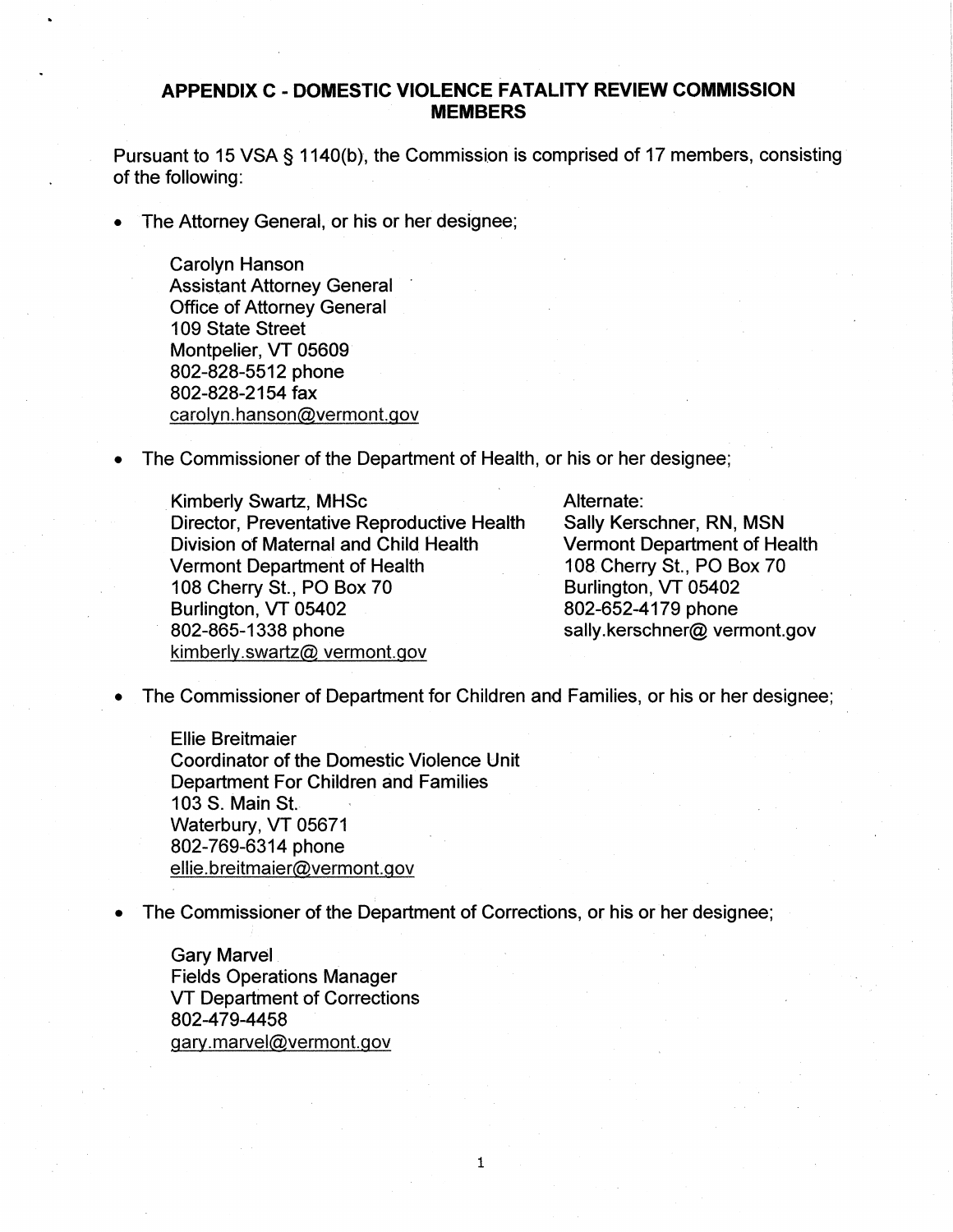The Commissioner of the Department of Public Safety, or his or her designee;

Capt. Daniel Trudeau Department of Public Safety 45 State Dr. Waterbury, VT 05671 802-244-8727 phone daniel.trudeau@vermont.gov

Alternate: Kathryn (Kate) Brayton kathryn.brayton@vermont.gov

The Chief Medical Examiner, or his or her designee;

Dr. Steve Shapiro Office of Medical Examiner Department of Health 111 Colchester Ave. Baird 1 Burlington, VT 05401 802-863-7320 phone Steven.shapiro@vermont.gov

• A State's Attorney with experience prosecuting damestic violence cases, appointed by the Executive Director of the Vermont State's Attorneys' Association;

Tracy Shriver, Esq. Windham County State's Attorney 185 Main St., 2nd Floor **PO Box 785** Brattleboro, VT 05302 802-257-2860 phone 802-257-2864 fax  $\frac{\text{tracy.shriver@vermont.gov}}{}$ 

The Defender General, or his or her designee;

Kerrie Johnson Defender General's Office 6 Baldwin Street, 4<sup>th</sup> Floor Montpelier, VT 05620-3301

kerrie.johnson@vermont.gov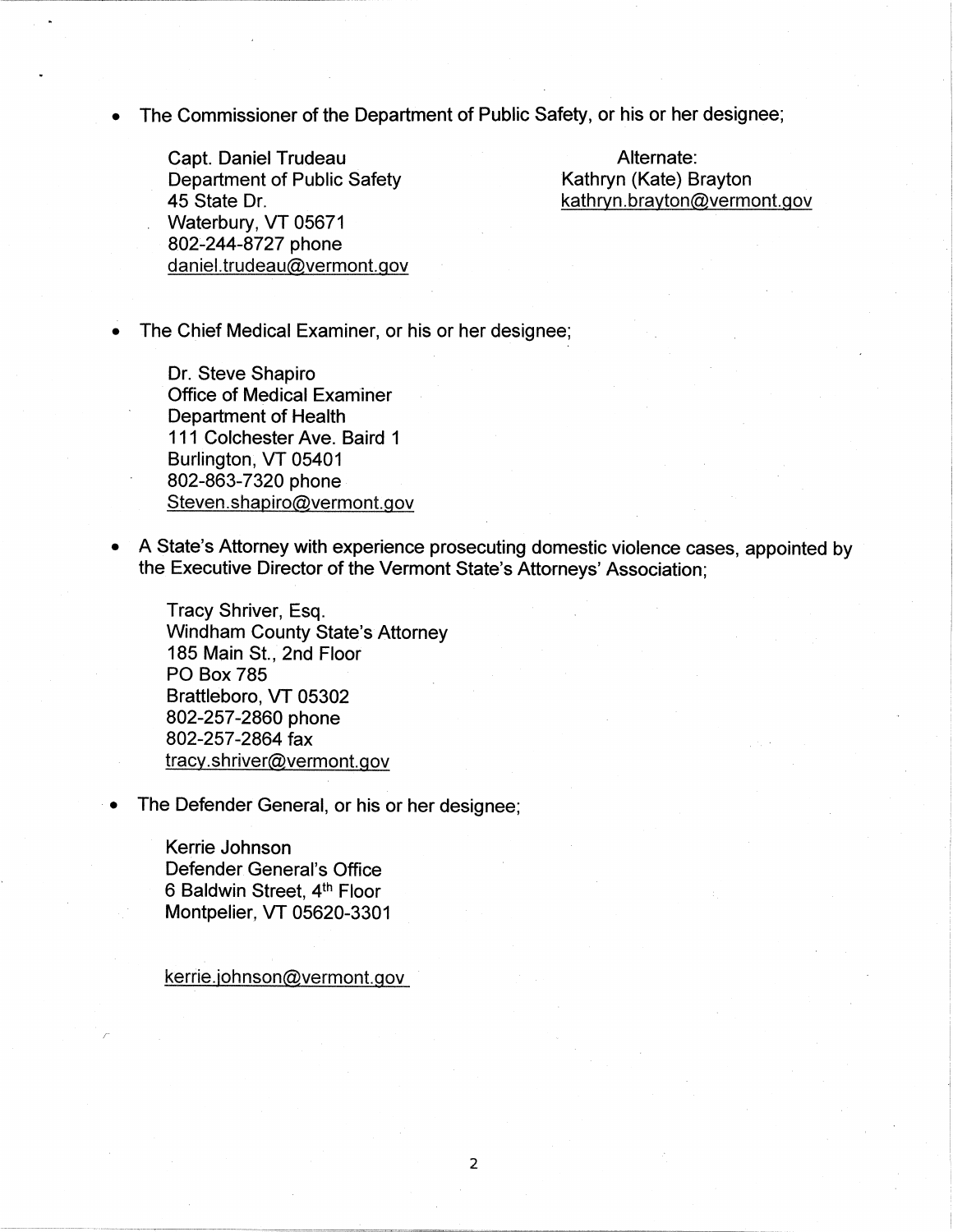A member of the Vermont Coalition of Batterer Intervention Services;

**Melissa Deas** Representative for Coalition of Batterer Services Batterer Invention Program PQ Box 321 Bristol, VT 05443-0321 melissadeas5@gmail.com

A member of the Vermont Network Against Domestic and Sexual Violence;

 $(vacant)$ The Vermont Network Against Domestic and Sexual Violence **PO Box 405** Montpelier, VT 05601 phone fax @vtnetwork.org

A representative of the Vermont Council on Domestic Violence;

Heather Holter **Coordinator** Vermont Council on Domestic Violence Montpelier, Vermont heather holter@tds.net

A representative of local law enforcement, appointed by the Governor;

Shawn Burke, Chief S. Burlington Police Department 19 Gregory Dr. S. Burlington, VT 05403 846-4111 phone 846-4102 fax sburke@southburlingtonpolice.org

A victim or survivor of domestic violence, appointed by the Vermont Network Against Domestic and Sexual Violence;

Susan Hardin